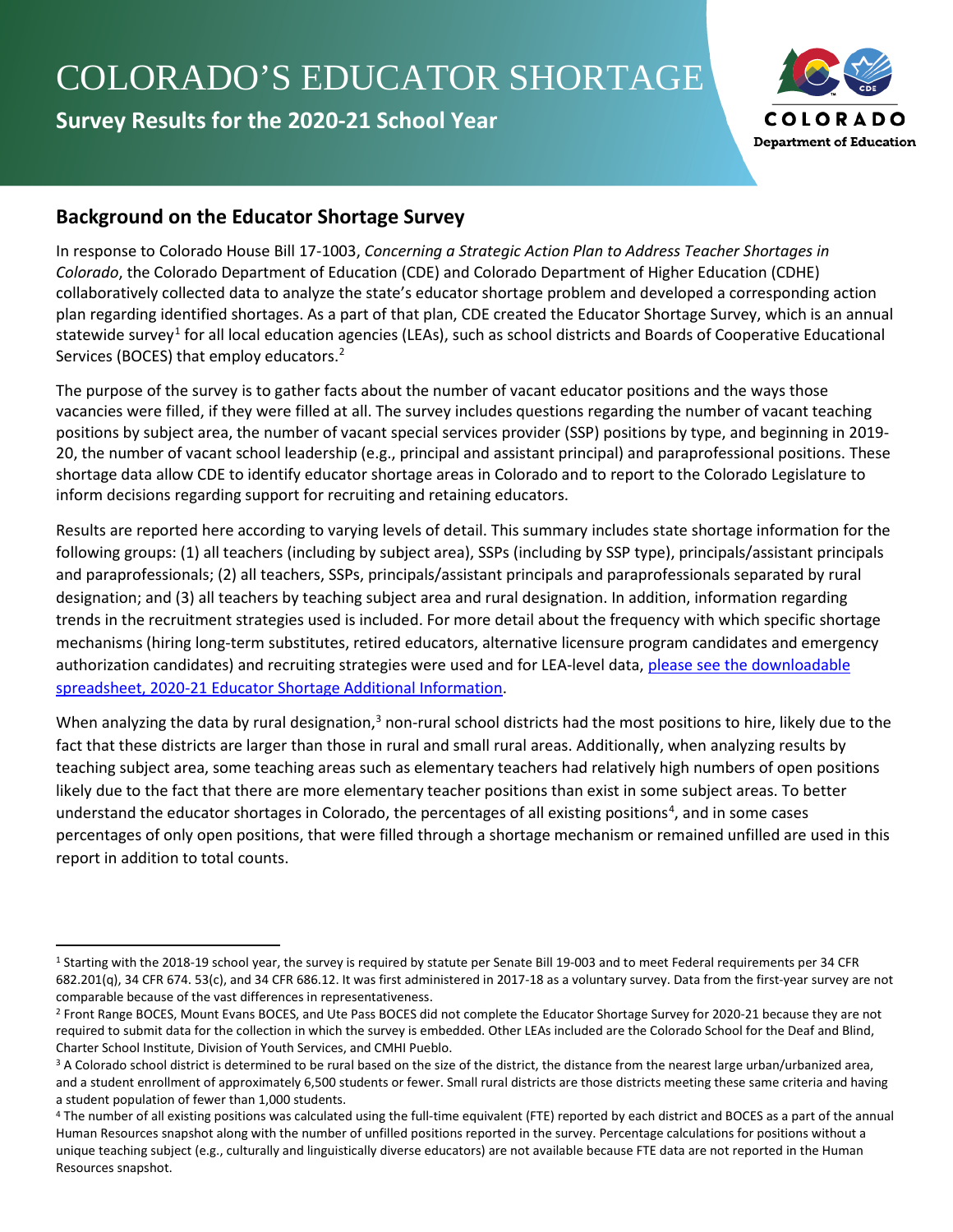

#### **Statewide Shortage Survey Results**

Across the state, LEAs reported having teacher, SSP, principal/assistant principal and paraprofessional positions to hire for the 2020-21 school year. More specifically, LEAs reported having to hire for:

- 6,910 (12.44%) teaching positions from among the 55,541 teaching positions in the state;
- 1,061 (15.34%) SSP positions from among the 6,917 SSP positions in the state;
- 294 (8.17%) principal/assistant principal positions from among the 3,596 principal and assistant principal positions in the state; and
- 1,228 (6.26%) paraprofessional positions from among the 19,617 paraprofessional positions in the state.

Of the total teaching positions to hire, 235 (3.40%) remained unfilled for the entire school year and 893 (12.92%) were filled through a shortage mechanism. Of the total SSP positions to hire, 75 (7.04%) remained unfilled for the entire school year and 49 (4.61%) were filled through a shortage mechanism. Of the total principal/assistant principal positions to hire, 5 (1.70%) remained unfilled for the entire school year and 4 (1.19%) were filled through a shortage mechanism. Of the total paraprofessional positions to hire, 92 (7.49%) remained unfilled for the entire school year and 15 (1.18%) were filled through a shortage mechanism. Positions to hire that were filled, but not filled by a shortage mechanism, are presumed to have been filled through traditional hiring mechanisms.

This series of graphs shows the percentage of all existing positions that were filled in the 2020-21 school year through a shortage mechanism and that remained unfilled for each educator group as well as for each teaching subject area<sup>[5](#page-1-0)</sup> and SSP type. <sup>[6](#page-1-1)</sup>



<span id="page-1-1"></span><span id="page-1-0"></span><sup>&</sup>lt;sup>5</sup> Based on the feedback from the 2018-19 survey, two subject areas, Health Education and Industrial Arts, were added to the survey starting with the 2019-20 administration of the survey. For teaching positions not aligned to a unique subject area reported in the Human Resources Collection (e.g., culturally and linguistically diverse education), pleas[e see 2020-21 Educator Shortage Survey Additional information \(Excel\).](https://www.cde.state.co.us/educatortalent/2020-21educatorshortagesurveyaddlinfo)<br><sup>6</sup> Principal/assistant principal and paraprofessional data cannot be disaggregated into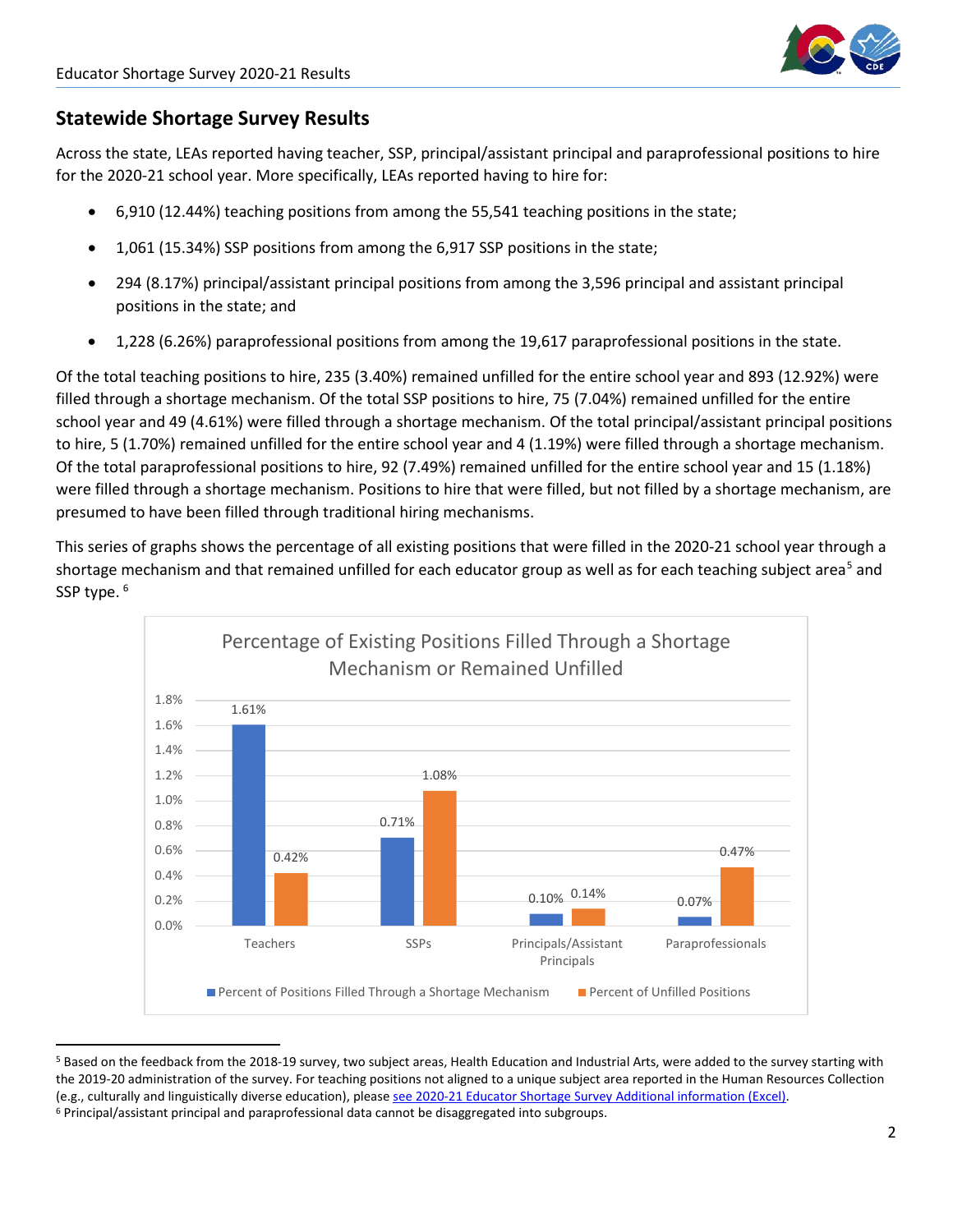



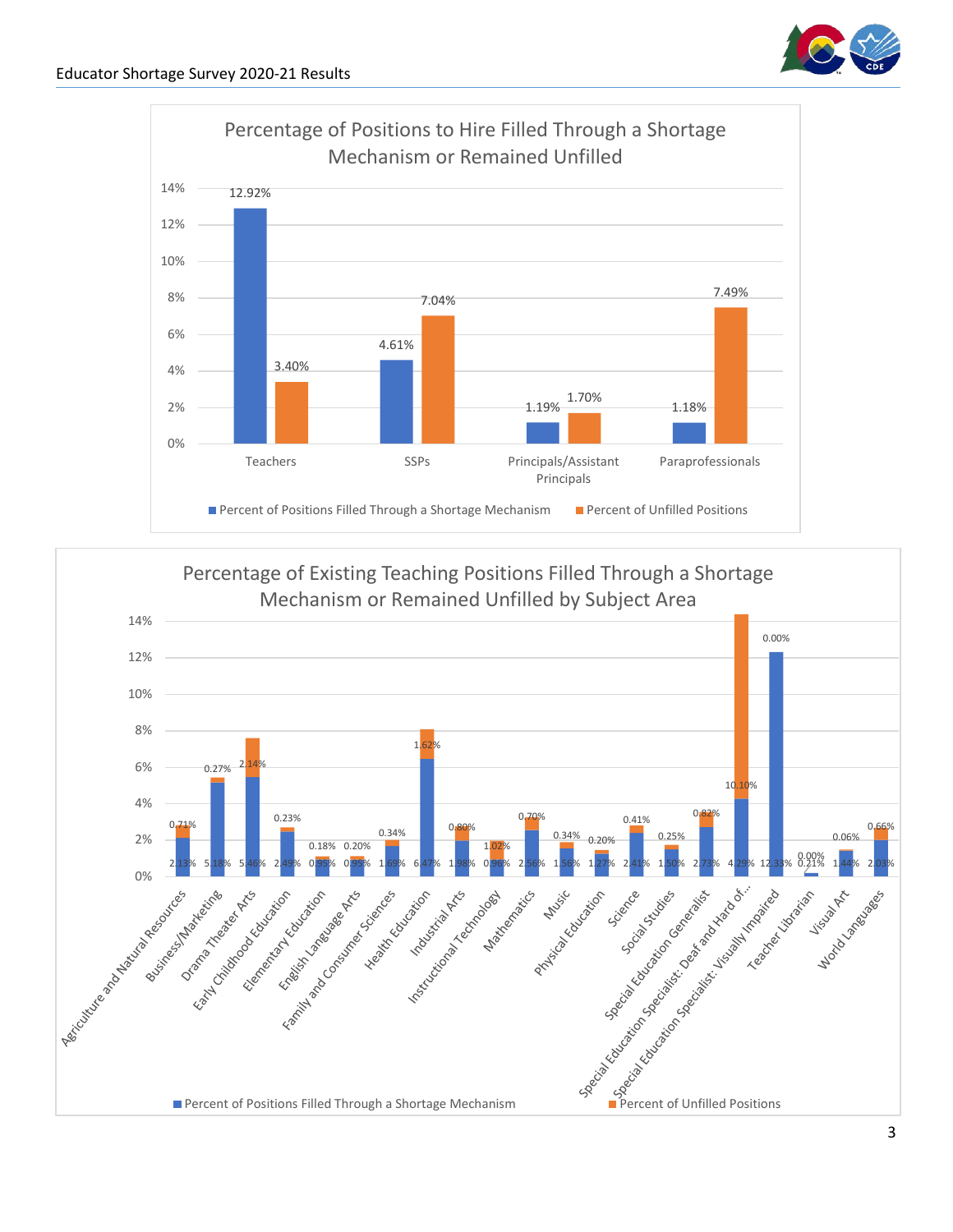



## **Shortage Survey Results by Rural Designation**

To better understand how geographical setting impacts educator shortages, survey results are presented for the following categories: small rural, rural, non-rural, BOCES and other<sup>[7](#page-3-0)</sup>. The graphs below display the percentages of existing positions filled through a shortage mechanism or that remained unfilled for teachers, SSPs, principals/assistant principals and paraprofessionals by rural designation. Because the other category is comprised of fewer LEAs and thus fewer educators, it is important to note that any position unfilled or filled through a shortage mechanism in this category had a large impact on the overall shortage percentages in this category. Among small rural, rural and non-rural districts, non-rural districts had the lowest percentage of positions filled through a shortage mechanism for teachers and SSPs.



<span id="page-3-0"></span><sup>&</sup>lt;sup>7</sup> Other is comprised of the Colorado School for the Deaf and Blind, Charter School Institute, Division of Youth Services, and CMHI Pueblo. These LEAs serve students statewide and therefore are considered a separate category.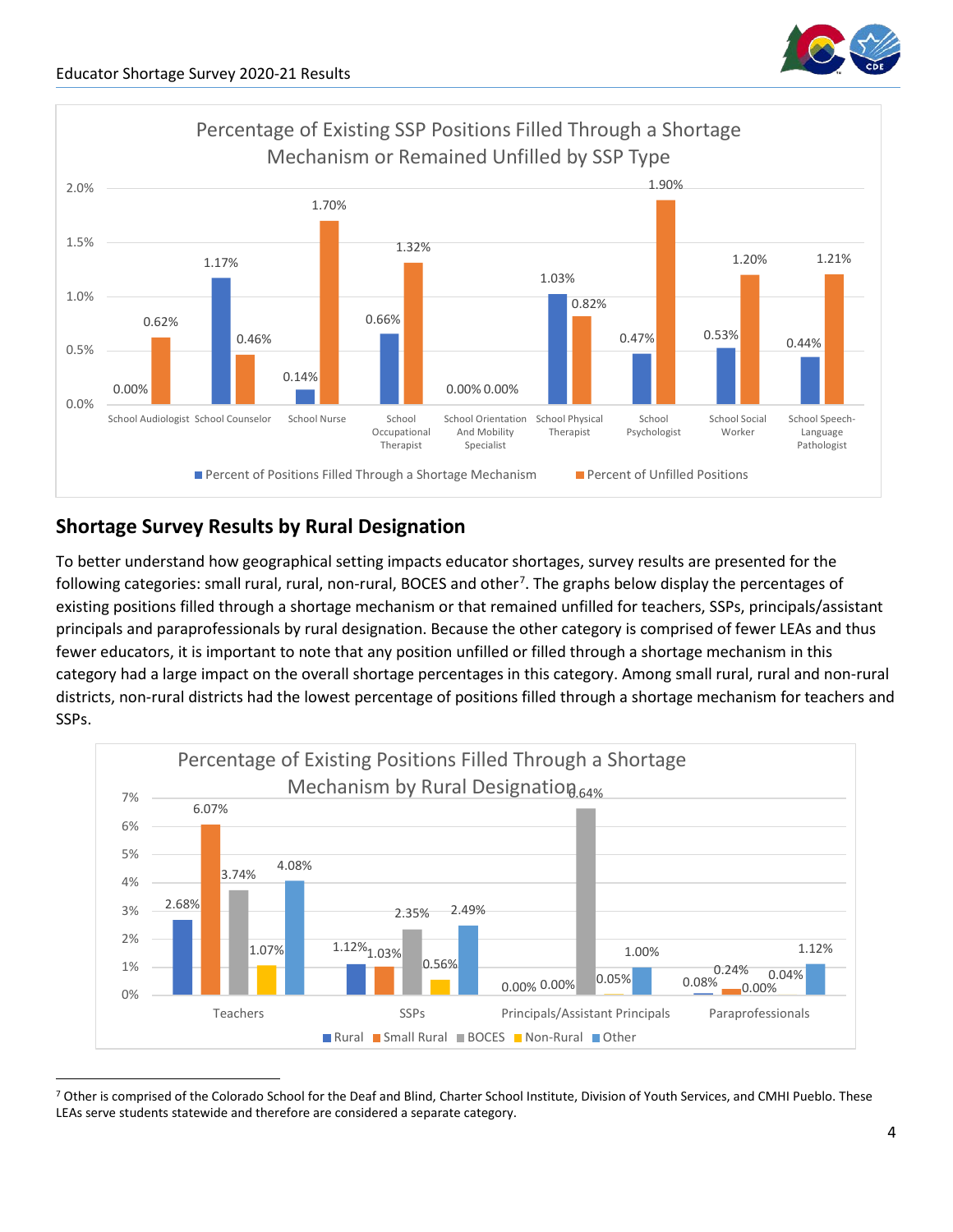

Non-rural locations had the highest number of positions to hire for all groups for the 2020-21 school year, which is consistent with the fact that non-rural districts have more staff than rural or small rural locations.



However, the percentages of teacher and SSP positions to hire that were filled through a shortage mechanism were much higher in small rural areas than in all other areas. Over half of the teaching positions to hire and over one-fifth of the SSP positions to hire in small rural districts were filled through a shortage mechanism. Small rural districts also had the highest percentage of teaching positions that remained unfilled. Less than 10% of vacant teaching positions in all settings remained unfilled for the entire school year. The higher percentage of principal/assistant principal positions filled through a shortage mechanism among BOCES is likely a result of there being fewer principal and assistant principal positions in BOCES (which only operate programs or alternative or online schools when needed by their member districts).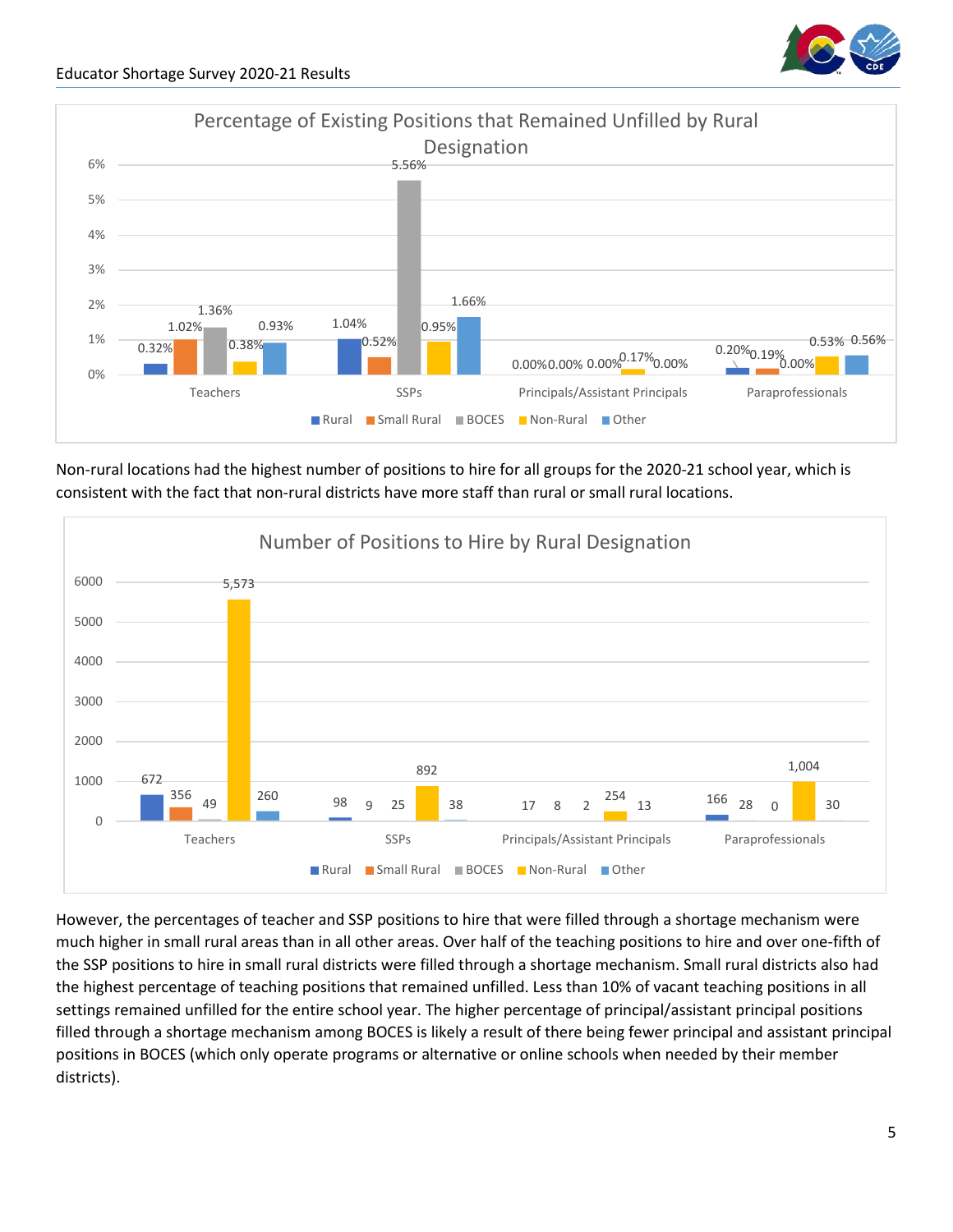



## **Shortage Survey Results by Teaching Subject Area and Rural Designation**

To further understand how shortages vary by subject areas, shortages in elementary and secondary subject areas and kindergarten through twelfth grade (K-12) subject areas are presented for each rural designation: small rural, rural, nonrural, BOCES, and other. Because unfilled positions and positions filled through a shortage mechanism are both indicators of a shortage, the data are combined to determine the percentage of all teaching positions that remained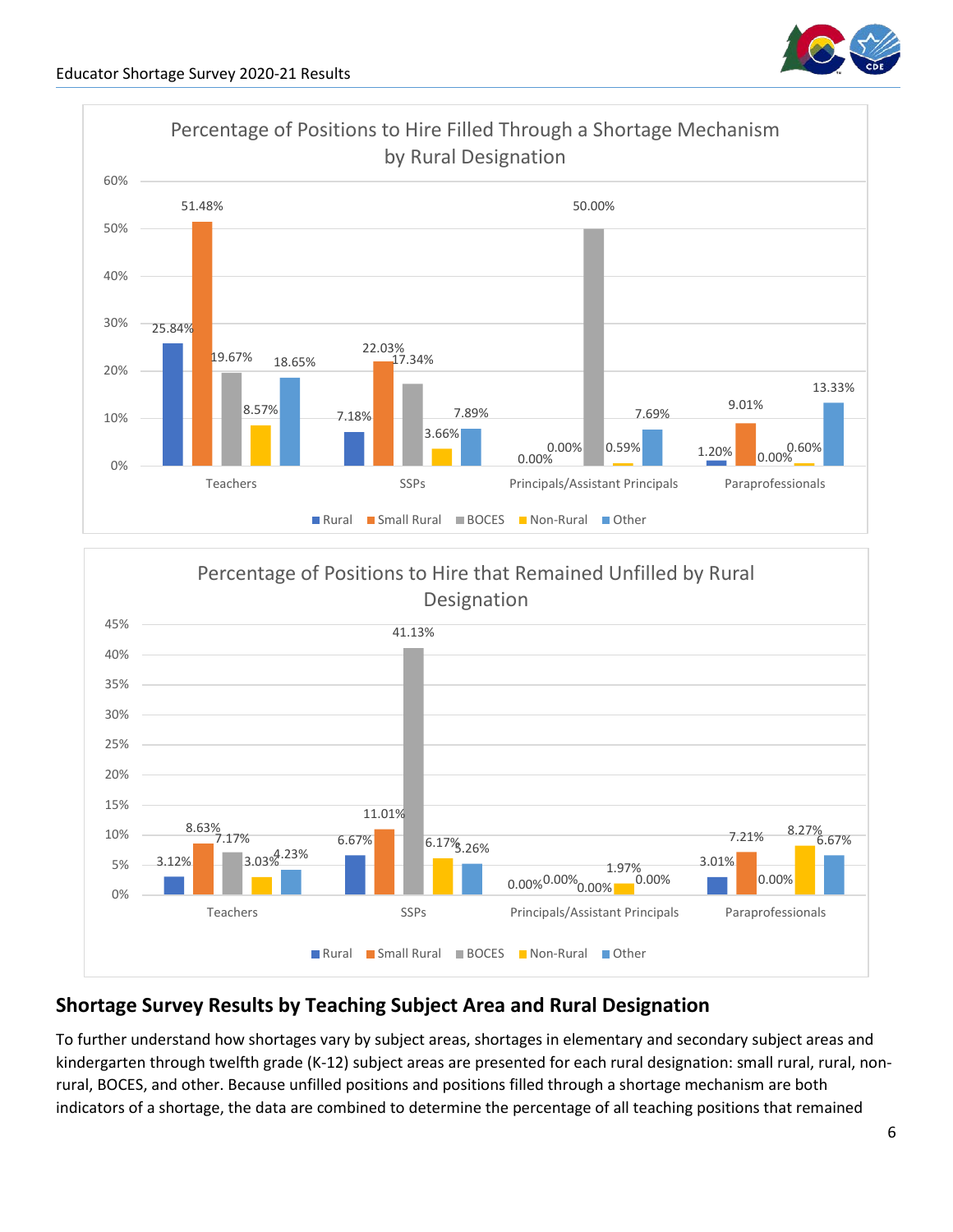

unfilled or filled through a shortage mechanism for each subject area. Note that this is the percentage of all existing teaching positions for each subject area within the LEAs, not the percentage of positions to hire, that were filled through a shortage mechanism or remained unfilled. For teaching positions not aligned to a unique subject area (e.g., culturally and linguistically diverse educators), please [see 2020-21 Educator Shortage Survey Additional information \(Excel\).](https://www.cde.state.co.us/educatortalent/2020-21educatorshortagesurveyaddlinfo)

BOCES data are presented first due to their unique role in employing teachers. In addition to operating alternative or online schools and programs when needed by their member districts, BOCES also operate as Special Education Administrative Units. This means that a BOCES may be responsible for hiring special education teachers for its member districts. In most cases, BOCES engage in this role for small rural districts. As a result, shortage data for small rural districts and BOCES must be considered together. (Due to the unique role BOCES have in employing teachers, shortage information is only displayed for subject areas for which BOCES reported employing teachers.)



In small rural districts, early childhood education and business/marketing had the highest percentage of positions unfilled or filled through a shortage mechanism among elementary and secondary subject areas.

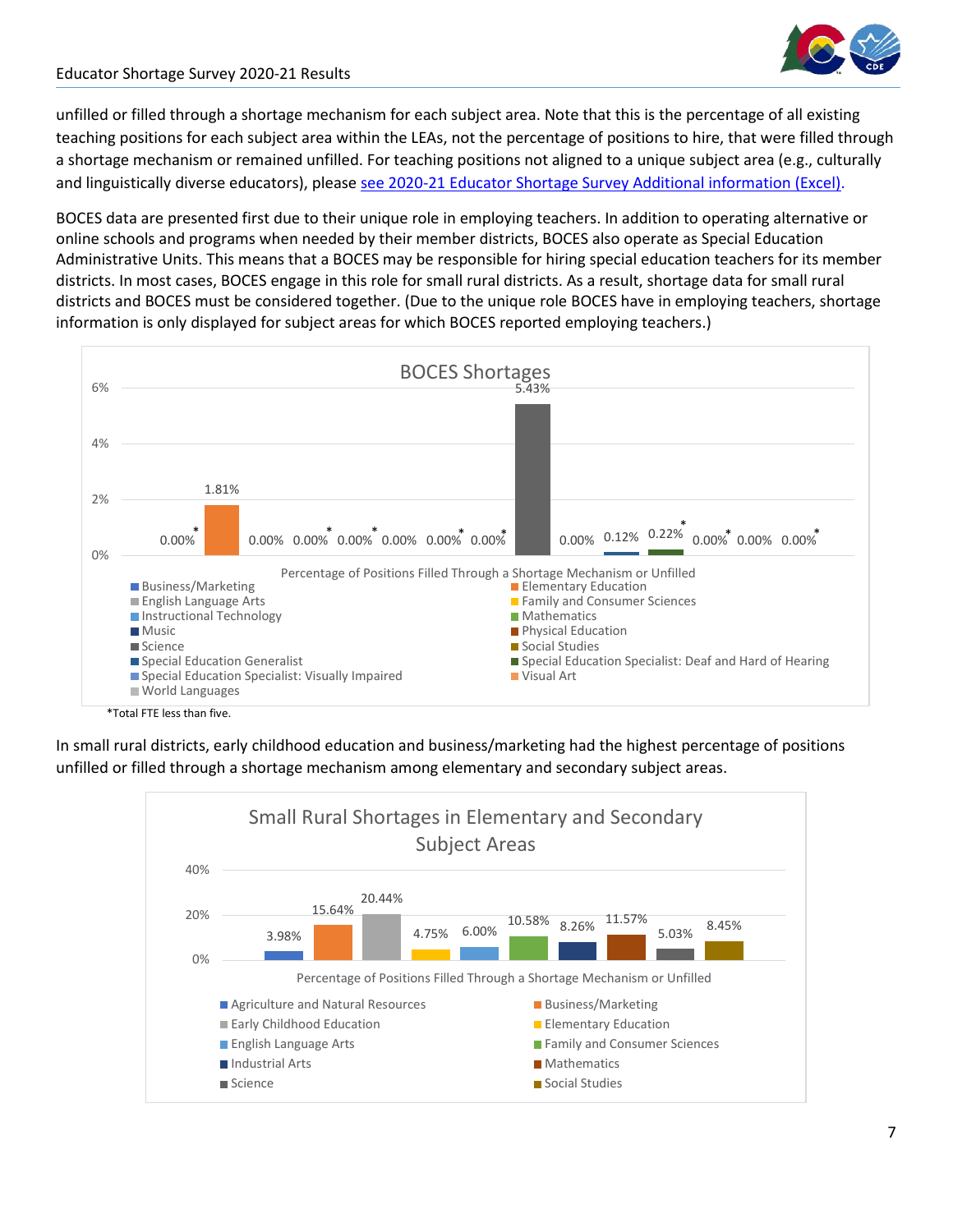

Among K-12 subject areas, health education and drama theater arts had the highest percentage of positions unfilled or filled through a shortage mechanism in small rural districts. Important to note is that there were less than five FTE positions in drama theater arts across all small rural districts, so any position unfilled or filled through a shortage mechanism had a large impact on the overall shortage percentages.



As illustrated in the graph below, shortages in rural districts are not as severe as those in small rural districts. Industrial arts the highest percentage of positions unfilled or filled through a shortage mechanism among elementary and secondary subject areas in rural districts.

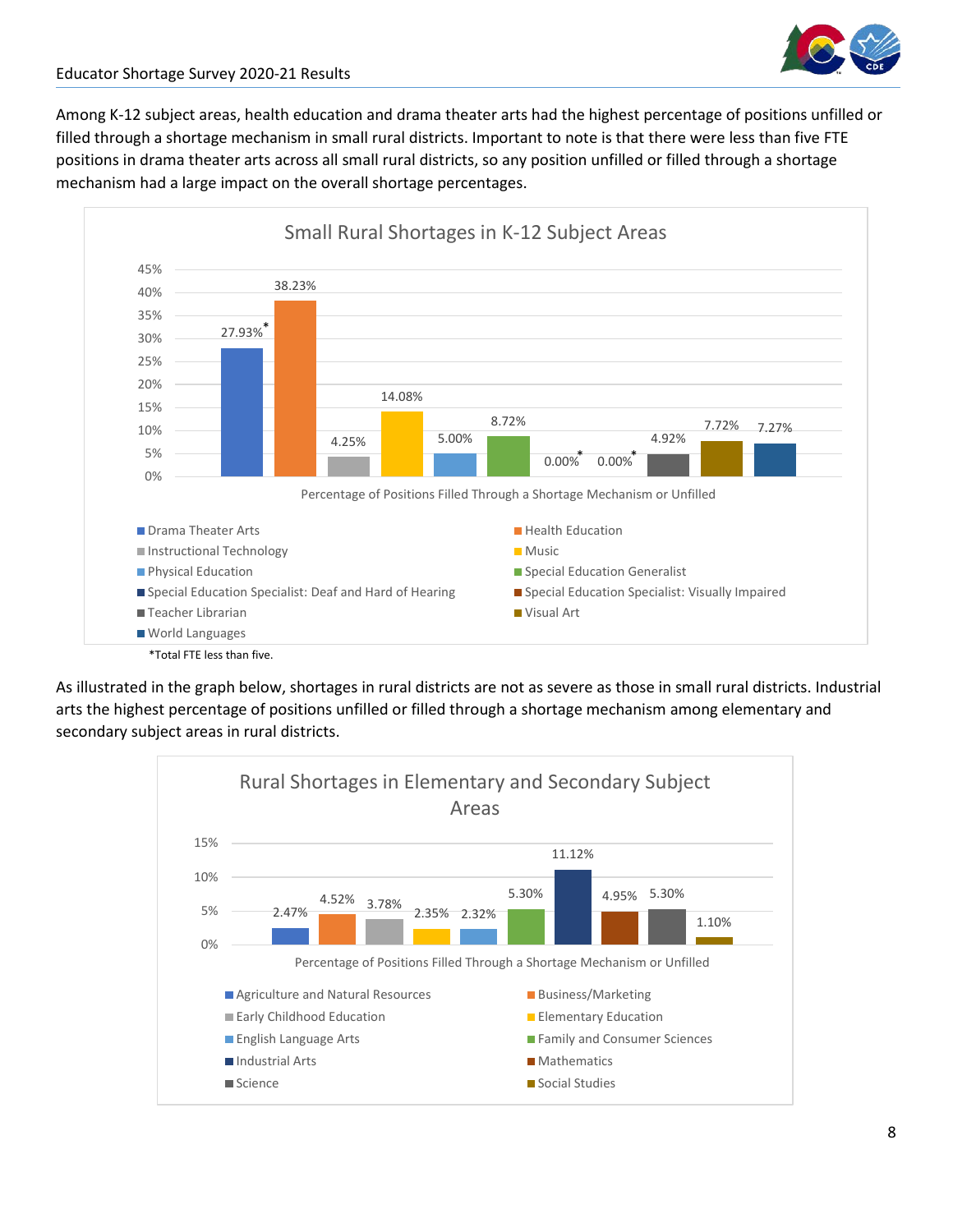

Among K-12 subject areas, special education specialist for the deaf and hard of hearing, health education and drama theater arts had the highest percentage of unfilled positions or positions filled through a shortage mechanism in rural districts. Important to note is that there were less than five FTE positions for each of special education specialist for the deaf and hard of hearing and drama theater arts within the rural category, so any position unfilled or filled through a shortage mechanism in either category had a large impact on the overall shortage percentages.



In non-rural districts, business/marketing, science and mathematics had the highest percentage of positions unfilled or filled through a shortage mechanism among elementary and secondary subject areas.

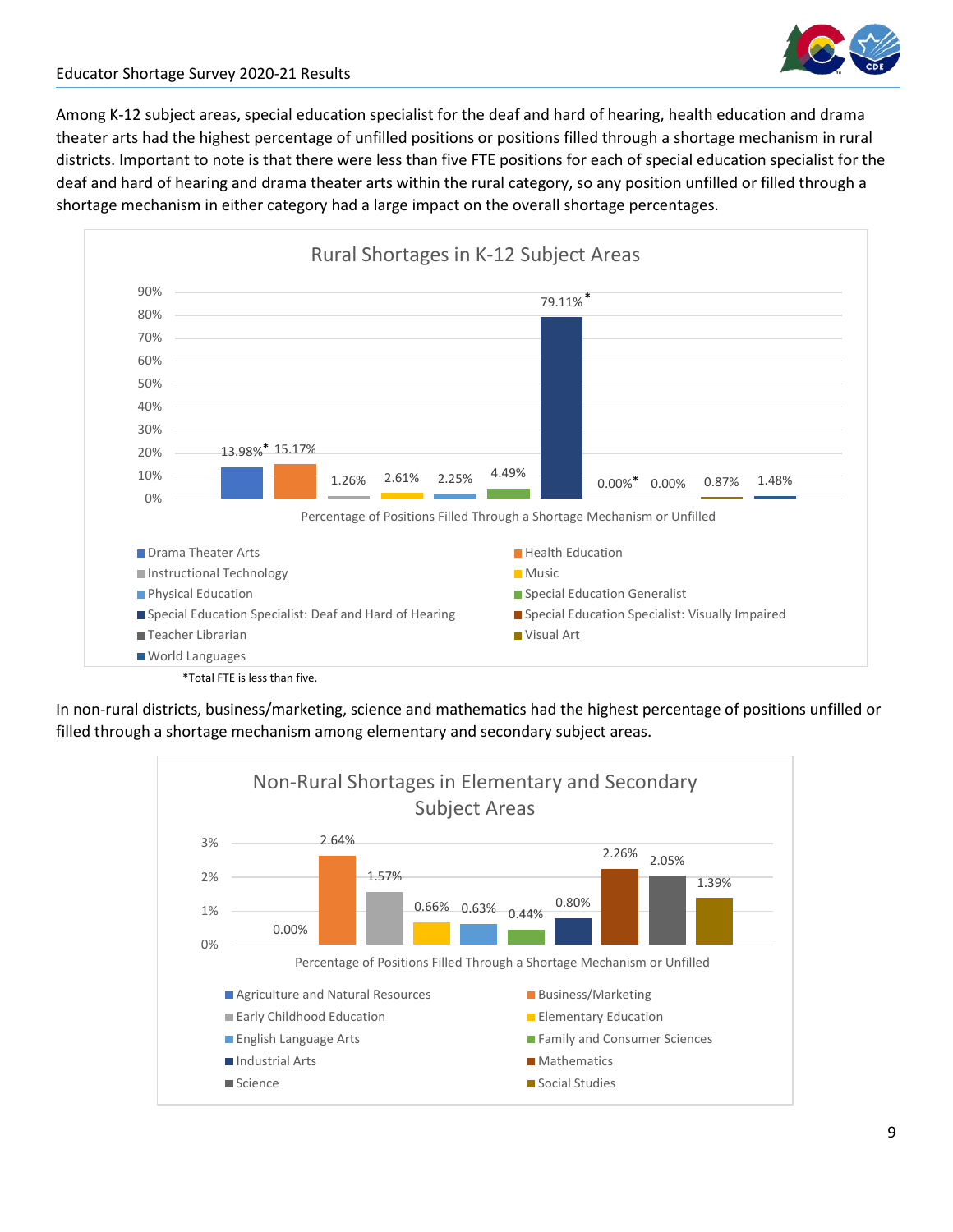

For K-12 subject areas in non-rural districts, special education specialist for the visually impaired, special education specialist for the deaf and hard of hearing and drama theater arts had the highest percentages of unfilled positions or positions filled through a shortage mechanism.



In the other category, comprised of the Division of Youth Services, Charter School Institute, Colorado School for the Deaf and Blind and CMHI Pueblo, business/marketing and early childhood educationhad the highest percentage of positions unfilled or filled through a shortage mechanism in elementary and secondary subject areas.